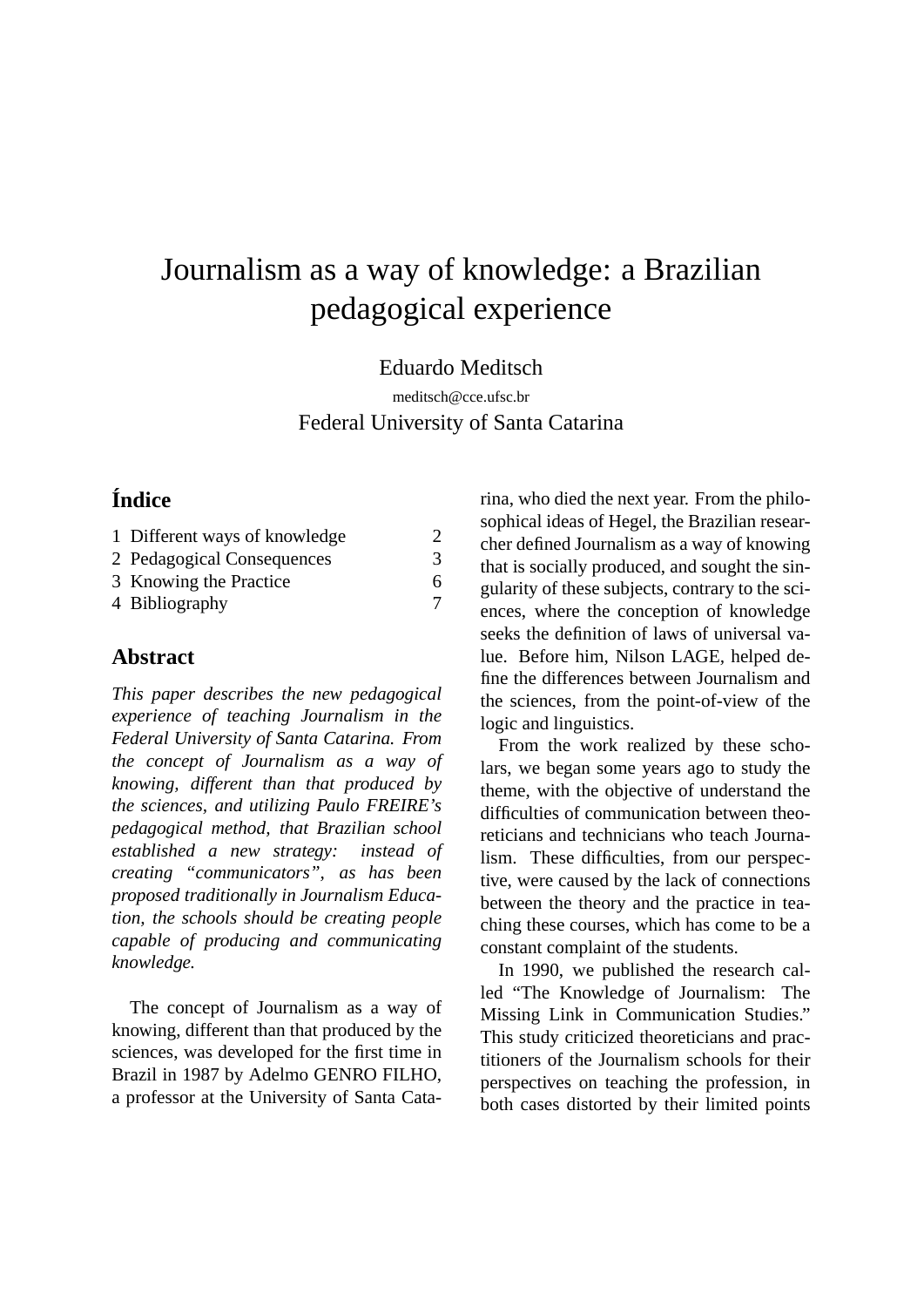of view. This proposal, as an alternative, was not a conciliation between the two perspectives, as has been attempted without success, but went beyond them, to the conception of Journalism as a form of knowing different than that of the sciences.

The pedagogical consequences caused by recognizing this concept was a change of attitude by our Journalism school. Instead of creating communicators, as had been proposed, we should be creating people capable of producing and communicating knowledge. The great challenge that springs from this, was to develop a pedagogical method that made possible this formation in a way that was completely different from that of the traditional communication theories and equally had not been reached in strictly practical experiences, but must be developed from a new theoretical conception of this practice.

#### <span id="page-1-0"></span>**1 Different ways of knowledge**

Because of the different uses and objectives they have had in History until today, Science and Journalism developed their own logic and specific methodologies. The Science became the sciences (JAPIASSU, 1975: 85) and Journalism, although it developed its specializations didn't abandon its generalism. On the contrary, it found in this generalism one of its main social roles: of maintaining the communicability among the physicist, the lawyer, the worker, and the philosopher.

The objective of communicability establishes a fundamental distinction between Journalism and the sciences, not only at the level of language, but also at the level of logic, since logic is unseparable from language. According to LAGE (1985:22-3), "the universe of the news is the one of the world appearances; the news section does not allow the essential knowledge of things, the subject of the scientific study, of the theoretical practice, except by eventual applications to concrete facts. Behind the news, an infinite net of dialectic relations and subjective paths occur that, by definition, it doesn't encompass."

The fact that Journalism does not work with hypotheses is another important methodological difference relating to the sciences. The hypothesis assume a controlled experiment, that is, an abstract cut of reality by isolating changeable factors, which allows the obtainment of answers to a questioning based on a previous theoretical system. The scientific theory exposes a relation among facts and from this relation new deductions appear through logic. These deductions - the hypotheses - lead scientists to an empirical verification and, if verified, the hypotheses are transformed into new theories, in an infinite accumulating process.

Journalism, on the other hand, doesn't depart from a hypothesis, but from a journalistic agenda (an idea, event, problem, a trend or anything extraordinary). Differently from the hypothesis, the agenda does not appear from a previous theoretical system, but from the non-controlled (from the scientific methodology viewpoint) observation of reality. The journalistic agenda is also different from the hypothesis because of the kind of "epistemological cut" that it proposes. The isolation of the changeable factors is substituted by the ideal of apprehending the fact from all the relevant points of view, that is, in its specificity. This determines the limit of the possible abstraction in the way of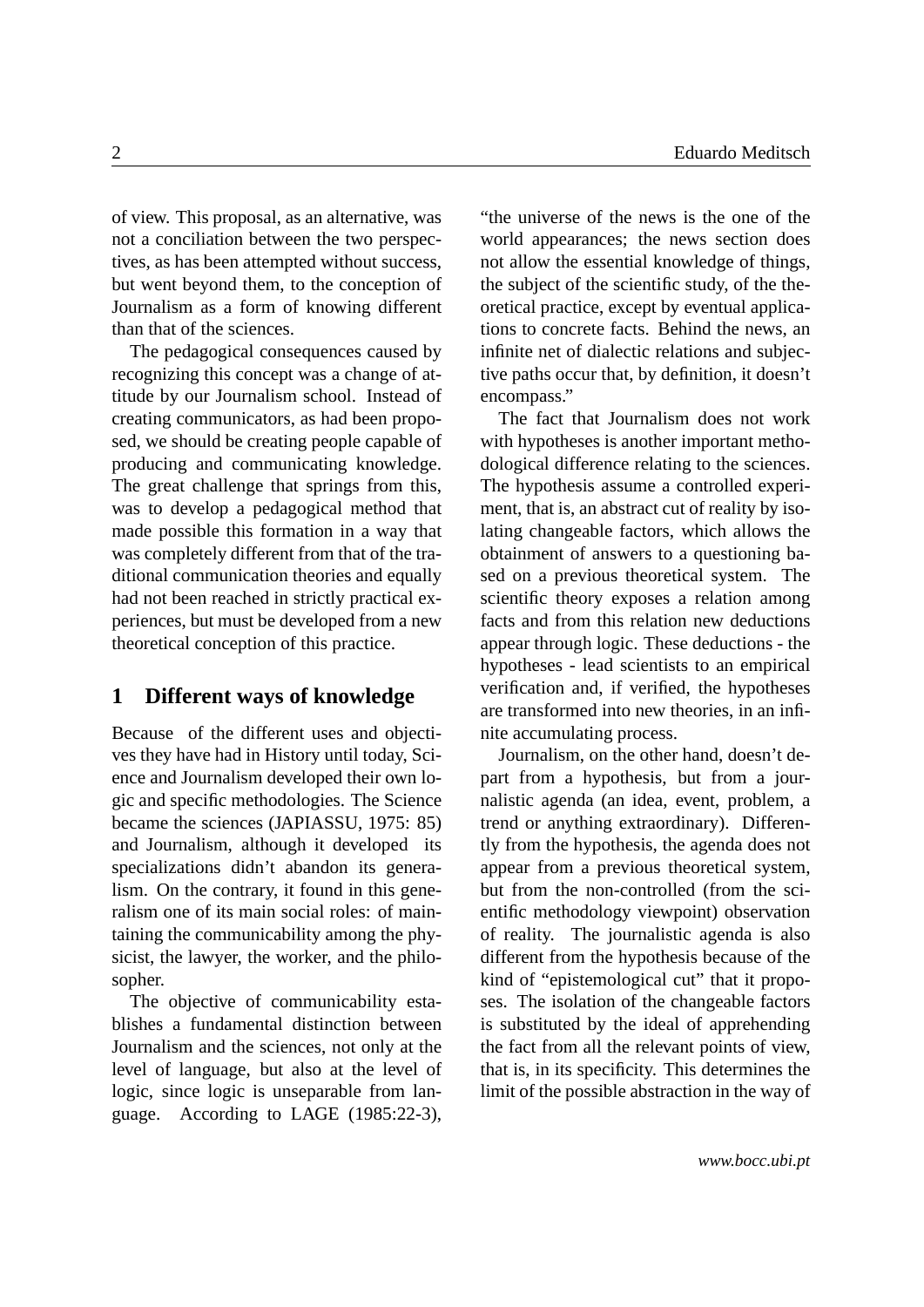knowing of Journalism and its accumulating possibility.

While the sciences, isolating one aspect of different facts, try to establish the universal laws that rule the relations among them, Journalism, as a way of knowing, has its power in revealing the fact itself, in its singularity, including the aspects forcibly neglected by the scientific way of knowing. Thus, while the sciences become a way of knowing of the explainable world, Journalism comes to be the way of knowing of the sensitive world. Each one of them will have its own way of reflecting and, inevitably, refracting the reality, and the world itself won't be exhausted by either (KOSIK, 1963:25).

Journalism, as a way of knowing, is conditioned by its industrial production as a commodity, by the ideological values of its producers, by the authoritarianism of its shapes, by the arbitrariness of its choices, by the false categories that its tradition and technique have built. However, it has a much larger potentiality than Science to reveal the new. "Because the new always appears as a singularity - points out GENRO FI-LHO (1987:212) -, and singularity always appears as the new aspect of the phenomenon, the tension of capturing the singular always opens a critical perspective relating to the process. Singularity tends to be critical because it is reality transcending the concept, reality creating itself and differentiating from itself."

The possibility of the emergence of the new, given by the way of knowing of Journalism, creates a fundamental contradiction in its practice, seldom perceived by theory: because it is, formally, so positivistic as the most positivistic of the sciences, Journalism is always loaded with negativity. The dif-

*www.bocc.ubi.pt*

ficulty to perceive this paradox lies in that it isn't apparent neither in the analysis of a journalistic product, nor in the analysis of the manuals that define it, both traditionally subject to the critics of the theorists. This paradox is only perceivable from the viewpoint of its very production, from the process and its movement, its periodicity, in the aphorism that "there is nothing older than yesterday's newspaper". The contradiction between a periodical and its periodicity is the same as between the synchronic and the diachronic in the comprehension of Historical movement.

The movement of Journalism is the same false movement of the sciences, a succession of immobilized pictures. But the speed of this movement in Journalism is so much faster that there is a qualitative change in the result. It reinforces its crystallization in the singular and destroys any lasting possibility of systematizing the produced knowledge. In this process, the velocity of the emergence of the new does not allow the stability and the regularity of the positive order.

A second aspect to be considered in this velocity, one that has once lead Journalism to be called "point-blank written history", is the peculiar way in which its statements participate in the social dialogue. Given the nearness to the facts, to its agents and to the ones hit by them, the subjectivity of the news is hardly hidden by its formal objectivity. It is this critical potential relating to the hermetic concepts that distinguishes and makes Journalism necessary as a social form of knowing.

#### <span id="page-2-0"></span>**2 Pedagogical Consequences**

The importance of the journalistic practice in the schools that teach this profession in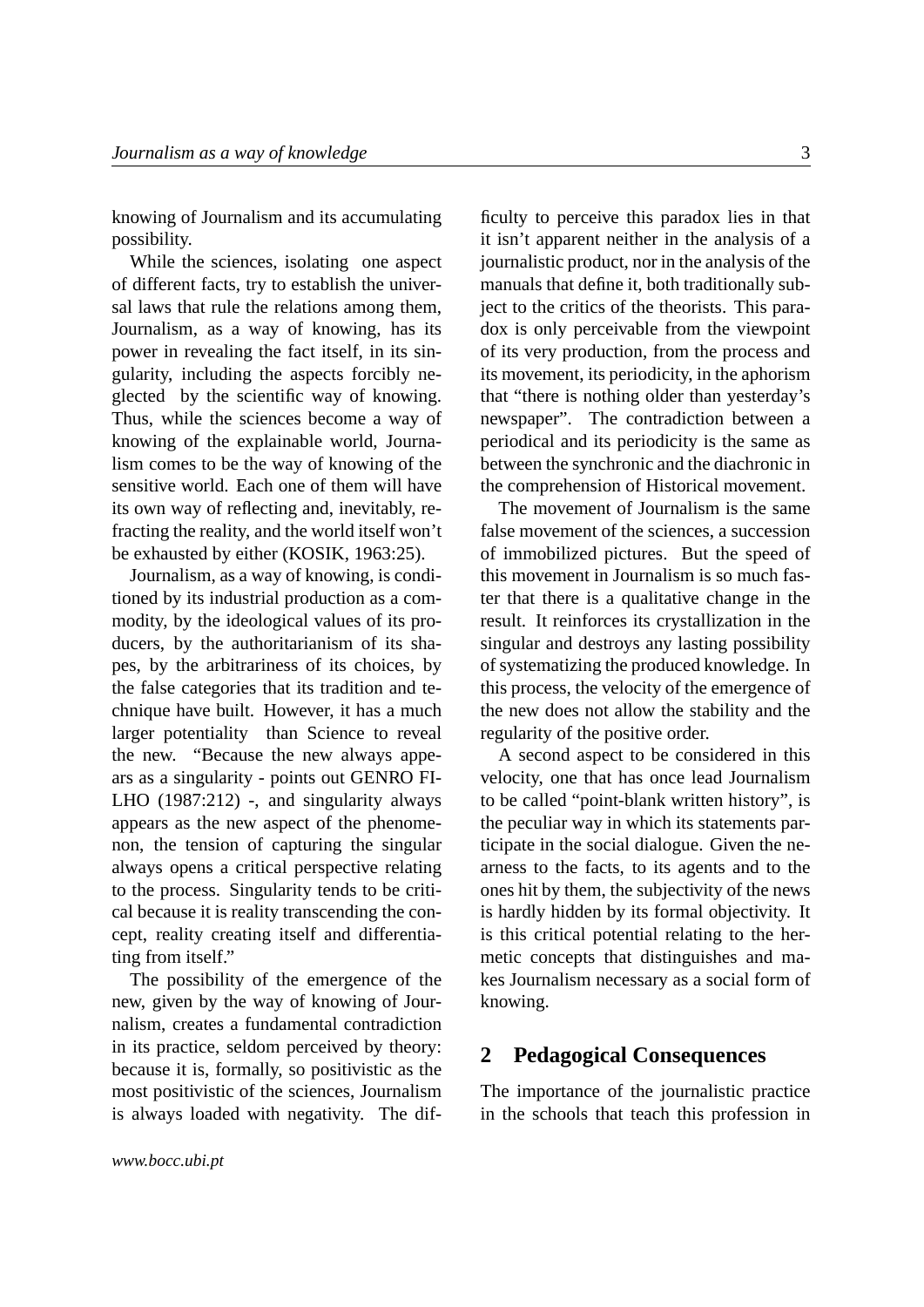Brazil had been denied in many ways that, although contradictory among themselves, lead all to the same fatalism of denying man as subject. The first of these ways was the theoreticalism, an idealistic form of seeing the indissoluble relation between human activity and consciousness in which only one pole was considered. The same distortion, but now centered on the inverse pole - the one of the activity - was made by the pragmatism, which would rebound in the same fatalistic result (SÁNCHEZ-VÁSQUEZ, 1967:213-4). A third path of this negation had been the loss of meaning of the word praxis, that originally intended exactly to negate the negation, but that was emptied of its content when it was disconnected from the problematic that originated it, transforming itself into a kind of a halfway between theory and practice (KO-SIK, 1963:198).

The experts on theories and the experts on practices that intended to reach the highest level of the praxis by adding the efforts of their specialties thought of praxis as a joining of the reflection of the first with the action of the last. However, they did not ask themselves why praxis is action plus reflection and, by not answering this question, they passed far from the comprehension of what is the essence of this action-reflection and of what gives meaning to it.

The thing that defines the human practice is not the action plus the reflection, although these two elements can be found in it. What defines it is the relation of man with a historically given situation. As a creative subject, man perceives, knows and transforms the given historical situation, and in this process he transforms himself (KOSIK, 1963:201- 20).

The action that negates the subject is not real action, it is, at most, occupation; the reflection that denies him is deception; and the lame praxis that is extracted from the union of one with another can not be effective beyond the speech under penalty of exposing its frailty. And this frailty is exactly its non-achievement, it is the lost link between theory and practice.

The lost link between theory and practice in the teaching of Journalism determined its chronic deficiency, because it blocked the possibility of the true knowing of Journalism through this teaching. Without a radical critique of the attitude that suppressed the subject of the practice and the practice of the subject, the traditional pedagogy did not surpass the inefficiency because it did not find the lost link.

By disassociating the practice from the subjects of the practice, the traditional pedagogy did not understand the specificity of Journalism as a social form of knowing - did not perceive that Journalism is an activity of knowing - and reduced it to a technical occupation. Following the same path, it deceived the profession's technique and did not comprehend it at all: it became technologically incapable. As a result, the traditional pedagogy could not make an appropriate relation between Journalism and reality; it could not know it, and because the learning concerning Journalism was blocked, it would not be able to teach it in an efficient way.

The recent progress of Journalism Theory in Brazil, differentiating it from the sciences at the level of language, logic and the nature of knowledge that it produces, created a new challenge to the Journalism schools. Besides the scientific ("theoretical") and technical ("practical") approach of the profession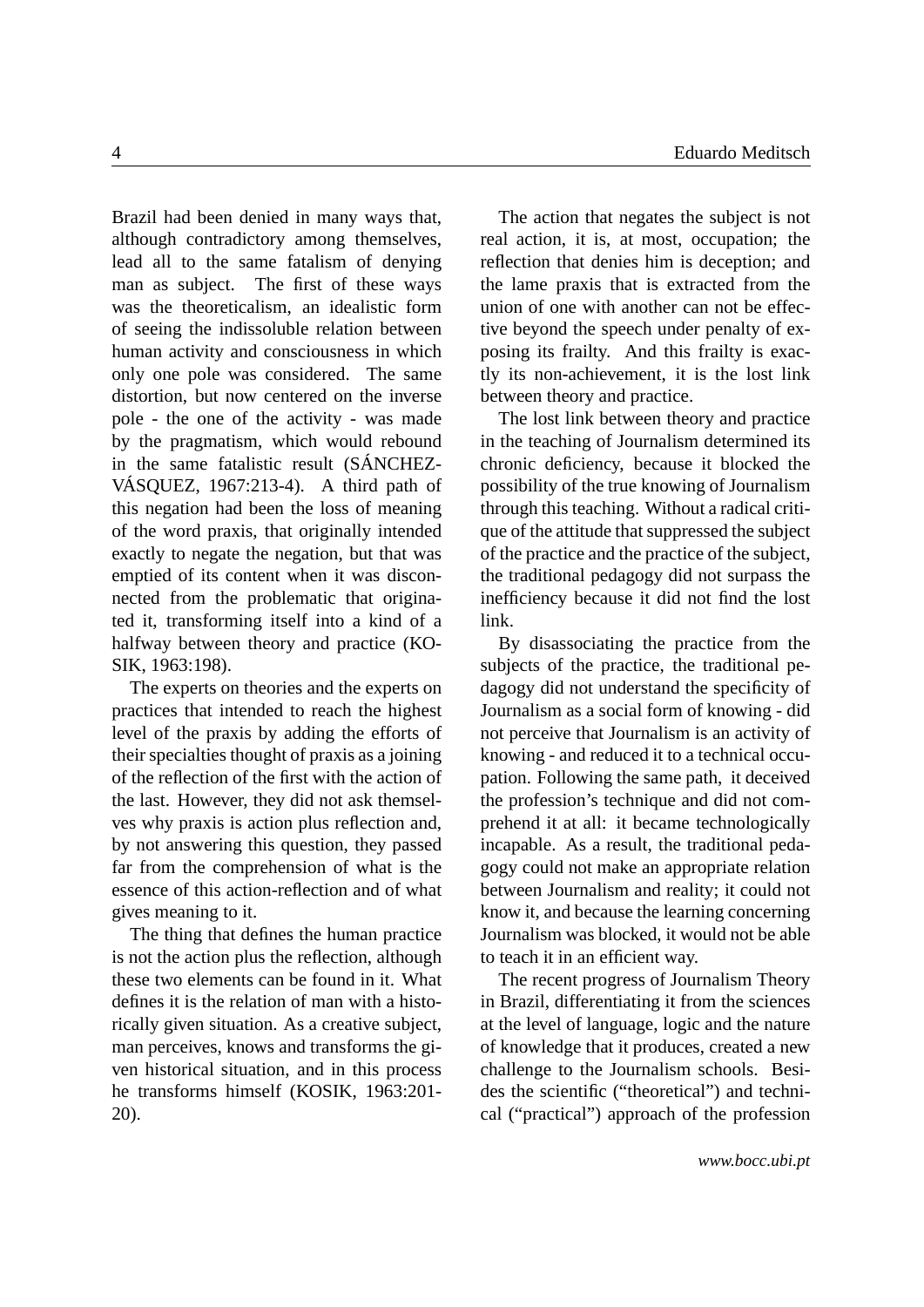that the courses had so far tried to transmit to the students, they should make them capable of a journalistic approach to reality, differently than how science does. It was what we tried to introduce in the Federal University of Santa Catarina's pedagogical experience.

Making one capable of a journalistic approach of reality - a gap left aside by "theorists" and "pragmatists" in the traditional Journalism schools- required a learning of how to read reality. It was vain to pretend that this could be achieved through the basic part of the courses, which offered to the students balanced portions of concepts from the various human sciences, in a real TV-dinner pedagogy.

The learning of how to read reality required studies where its object was reality itself, and not the concepts that the sciences developed about it. This did not mean abandoning the concepts, but a displacement. They became tools to be used to unveil the reality, which was the object of study, the concepts not being the objects themselves any more. This new pedagogy of the basic part of the course of Journalism proposed that we reach the human sciences concepts beginning with the analysis of the concrete reality, starting by following what happens day by day. Thus, the economy classes, for instance, began with the discussion of the economy section of the newspapers. The concepts would only be introduced according as they can be of help to understand the facts of the everyday life of the ones involved in the pedagogical process.

Although seemingly simple, this procedure was very difficult in fact, because it deal with three levels of reality apprehension: the direct experiencing of the everyday life, the way Journalism represents it, and the search of its essence in Science. That was why it found a great resistance on the part of the teachers graduated in the traditional school.

The generalism that characterizes Journalism as social production of knowledge does not apply to Science nor to Technique, which tend to specialize themselves. In this aspect, an apparent paradox appeared: to make good generalist professionals it was necessary to specialize the theoretical and the practical formation. The necessary specialization was that around the object Journalism, without losing sight of its dialectic relation with the wider human processes, but equally without getting lost in them. One might expect that, under this perspective, a professional who controls theoretically the journalistic activity would be in better conditions to be a more good journalist and to refine his practice.

If this professional could also understand the theories of economy, psychology, and sociology, then this was undoubtedly profitable. But what he needed to know before that was how to read the concrete reality on the move, which would be the material he would work with. The never stopping movement of reality usually runs over the theories, but could not run over the journalist who works exactly with the source of new aspects of reality. In this sense, what he needs was to be prepared to make a journalistic approach to reality, which was different from the scientific approaches that other schools could offer.

This did not imply abandoning the sciences. On the contrary, the specialization of our theory sought more serious studies of Journalism. But always keeping in mind that this search was not intended to transform journalists into scientists, but to assert on a scientific and dialectic basis the comprehension of the difference between one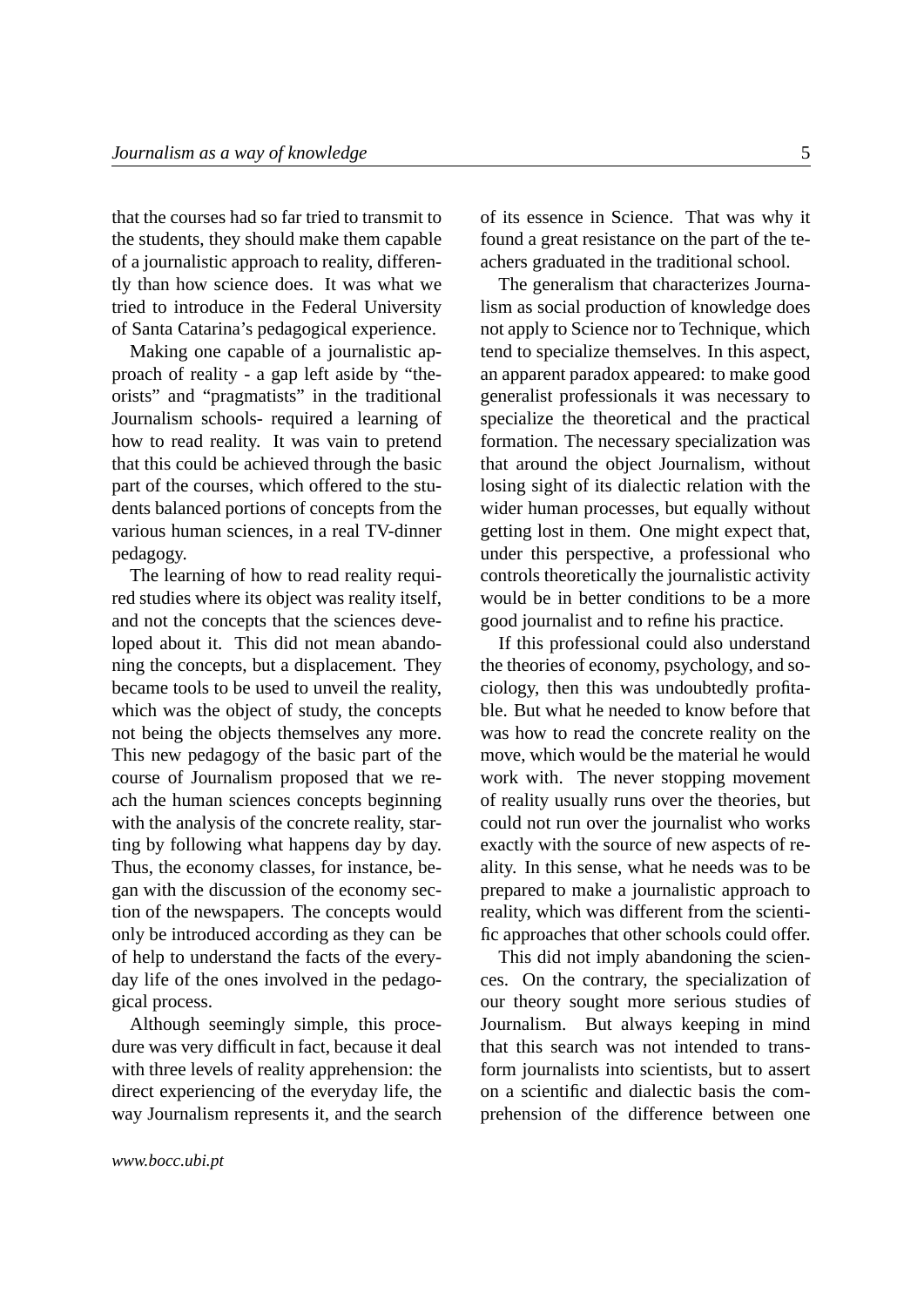and another, in a way to permit the refinement of our pedagogy and, consequently, of the professionals that it might produce.

#### <span id="page-5-0"></span>**3 Knowing the Practice**

In the same way that happened to the theory taught in the courses, the "practical" part, or the teaching of the journalistic techniques, strayed from its concrete object. For many years the Brazilian universities could not count on resources and equipment to offer practicing classes that could be appropriately called that way, and even today most of them continue with the poorest working conditions. Only the schools which had the necessary equipments for the journalistic practices and that allowed their students to use them (something that is becoming easier every day thanks to the technological evolution) were able to overcome the prejudice according to which the teaching must follow a standardized form, represented by the teacher in front of the blackboard, applying a test to his passive students. There was nothing more foreign to the reality of Journalism, nor more distant from its effective learning.

To learn the practice of Journalism in formal classes, dividing this practice in a rigid schedule of weekly fifty minutes, was the same as trying to understand a song listening to a record playing in the wrong rotation. It was not Journalism that had to adapt to the classes rhythm, but the other way around. A technical class chosen at random - radiojournalism, for instance - must seek its starting point in the routine of the exercise of this technique. To make a news section - in the real rhythm and speed in which they are made must not be seen as a distant goal to be achieved at the end of the learning process, but as a starting point of any valid reflection on this activity.

Beginning with the restructuring of the practicing classes, in a way to respect the shape and the timing of the journalistic activity, it was necessary to go further: to make viable the paths for this practice - that would necessarily be accelerated - to provide a theoretical reflection about itself. Let us start with a commonplace example: the teaching broadcast writing, to show how it could allow the introduction of concepts that were normally firmly kept away in the theoretical compartments of the courses. In our radiojournalism classes, we discussed the thought and the language in the radio text, allowing to discover the usefulness of philosophical concepts of language and theory of knowledge, something that, if done differently, probably wouldn't mean nothing to the students even if it was included in the curriculum.

In the same way, when one spoke of technology like computers, printing techniques, video and audio, and all the paraphernalia involved, it was necessary to open the "black boxes" which hide the secrets. These devices were not magical, they just fulfilled the same purposes more efficiently than the rudimental rattletraps of the mechanical era. To observe how a linotype machine from the beginning of the century worked could be a very good way to demolish the hoax that an electronic composer was magical.

If we wanted to make real knowledge producers, it was necessary to invert the logic, pointed out by BRAVERMAN (1974:377- 8), where the more the machine became a sophisticated intellectual product, the less the worker was able to control and understand it. In the words of Paulo FREIRE